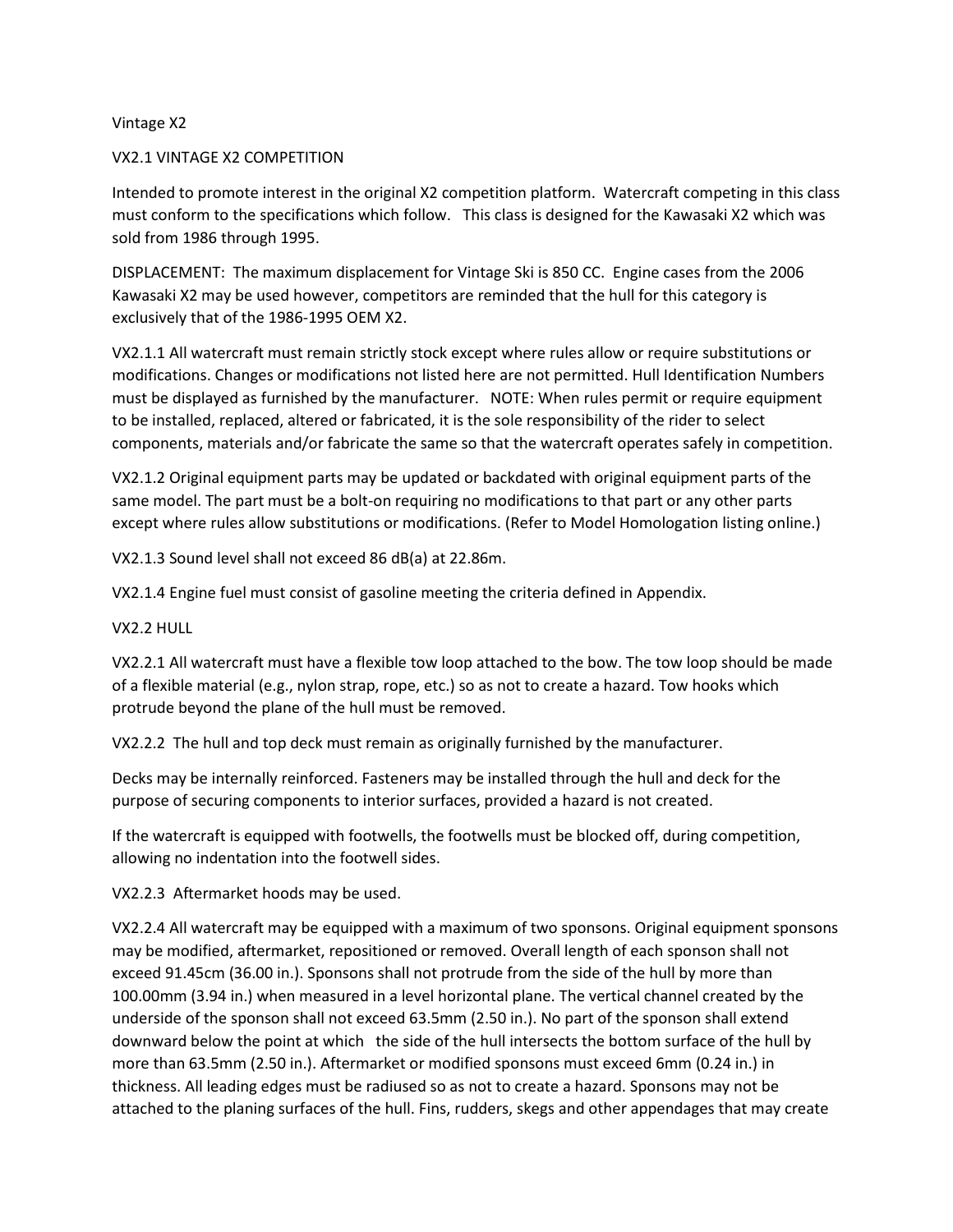a hazard will not be allowed. (See diagrams in Appendix.) Sponsons may be attached to the inside of the bond flange, but no part of the sponson may extend more than 38.00mm (1.50 in.) below the lower part of the bond flange (bumper removed). Sponsons attached to the inside of the bond flange shall not protrude outside the bond flange (bumper removed) when measured in a level horizontal plane.

The decision of the Technical Director and/or Race Director regarding modifications will be final. Any question regarding the legality of modifications should be directed to the IJSBA or IJSBA affiliate prior to use in competition.

VX2.2.5 Intake grate may be modified or aftermarket. Intake grate is required and must be the fulllength type with at least one bar running parallel to the drive shaft. Grates may not extend more than 12.00mm (0.47 in.) below the flat plane of the pump intake area of the hull. All leading edges must be radiused so as not to create a hazard.

VX2.2.6 Pump cover plate may be modified or aftermarket. An extension may be added to the rear of the plate but shall not exceed the width of the original equipment plate. Modified and aftermarket plates must not extend more than 100.0mm (3.94 in.) beyond the end of the original equipment plate. The extension must be connected to the radiused portion of the pump plate so as not to create a hazard. (See diagram in Appendix.) Fins, rudders, skegs and other appendages that may create a hazard will not be allowed.

VX2.2.7 Aftermarket fixed-position trim tabs may be used. Original equipment trim plates that are detachable from the hull may be removed or replaced when installing aftermarket trim tabs. Trim tabs cannot exceed the width of the planing surface or extend rearward more than 100.00mm (3.94 in.) beyond the end of the original planing surface. Manual or automatic trim tabs attached to the hull or ride plate are not allowed. All hull extensions mounted on the hull's transom will be considered as a trim tab. All edges must be radiused so as not to create a hazard. Fins, skegs, rudders and other appendages that may create a hazard are not allowed.

VX2.2.8 Replacement bumpers may be used provided a hazard is not created.

VX2.2.9 A soft, flexible water-spray deflector may be attached to the hull sides or to the bond flange provided a hazard is not created. No part of the deflector may extend beyond the perimeter of the original equipment bumper or side moldings as measured by a plumb line.

VX2.2.9 Handlebar, throttle, throttle cable, and grips may be modified or aftermarket. Handlebar cover may be modified or removed. Aftermarket switches and switch housings may be used. Steering shaft, steering shaft holder and handlebar holder may be aftermarket. The handlebar must be padded at the mounting bracket or, if it has a crossbar, the crossbar must be padded. Aftermarket steering cables will be allowed.

VX2.2.10 Padding and/or mat kits may be added and custom painting is allowed. Seat covers and seat assemblies may be modified or aftermarket so long as a hazard is not created. Seat heights may not be higher than 10" higher The surface finish of any metal component outside the area above the hull bond flange may be polished, shot peened or painted.

VX2.2.11 Original bilge pump may be modified or disconnected. Aftermarket bilge draining systems that do not create a hazard are allowed.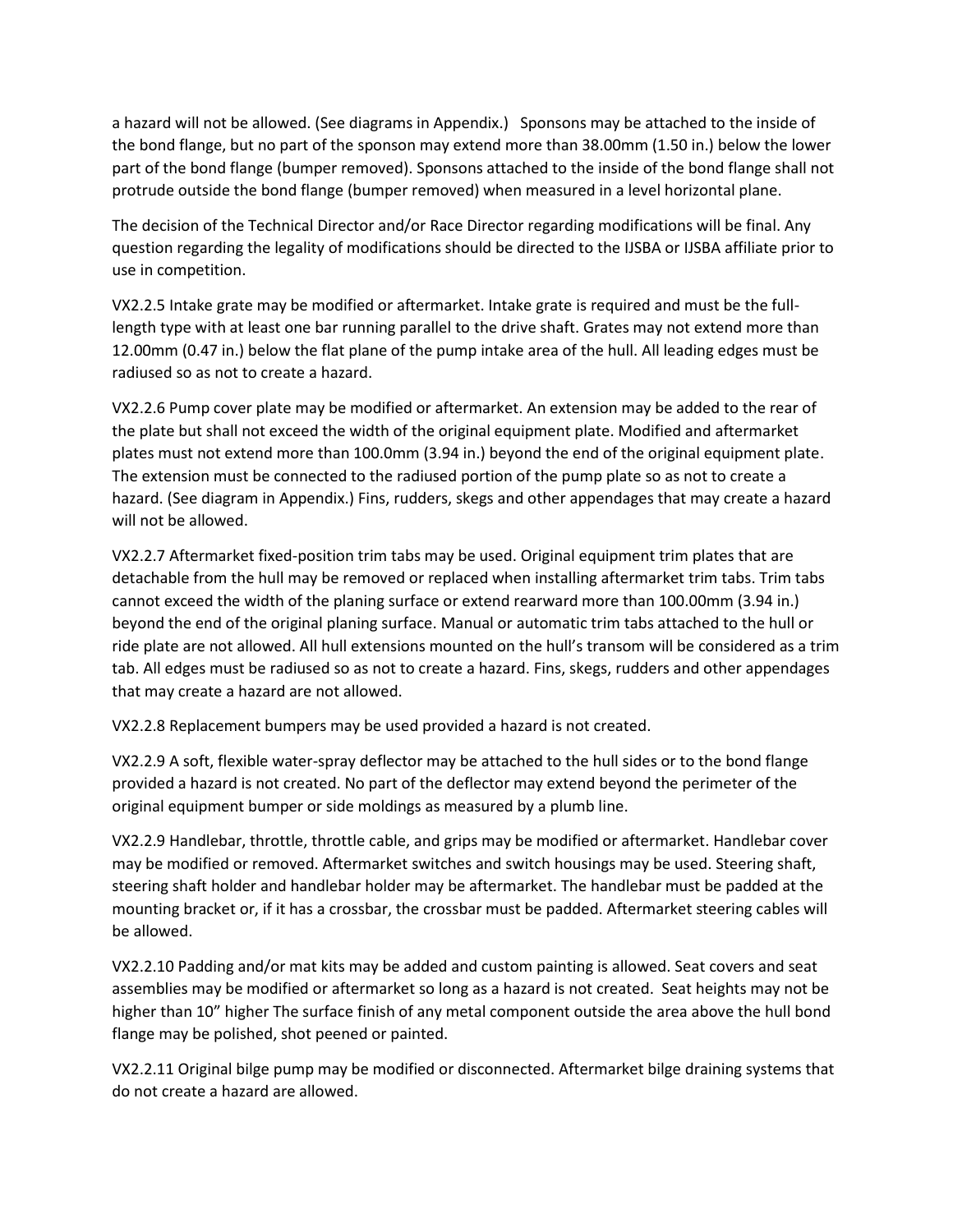VX2.2.12 Engine compartment foam may be removed, modified or aftermarket. Only floatation foam within the engine compartment may be removed. Only foam that can be removed without modification to any other part or parts, except where rules allow the parts to be modified, is allowed. Parts may not be relocated based on the removal of the foam. The hull's inner liner or deck may not be cut or modified to remove foam. Removal of foam between layers of the hull and/or deck is not allowed.

VX2.2.13 Engine compartment ventilation tubes may be modified, aftermarket, relocated on the original equipment ducting, or removed. Inlet and outlet openings may not be enlarged (i.e., when the tube is removed, the opening may not be larger than stock). Vents may be shielded or plugged. No other modifications to the hood will be allowed.

VX2.2.14 Handles, drop-in type storage buckets, bolt-on type mirrors and gauges may be modified, aftermarket or removed provided a hazard is not created. Drop-in type buckets are defined as being able to be removed without the use of any tool. Other than for the use of fasteners and the placement of allowable relocated parts (i.e., ECU), the bulkhead may not be modified.

VX2.2.15 Ballast weight may be added within the normally exposed areas of the hull to alter the handling of the watercraft provided a hazard is not created. Only weight consisting of constant mass (i.e., water or other fluid is not allowed) that does not require the modification or relocation of any parts will be allowed unless such modification or relocation is specified by other rules.

# VX2.3 ENGINE

VX2.3.1 Engines may be bored. Aftermarket piston assemblies are allowed. Engine displacement must not exceed class designation. The number, type, and placement of rings on piston may be changed. At the IJSBA World Finals, the maximum displacement allowed is 850cc.

VX2.3.2 Crankcases must remain OEM manufacturer except where changes are allowed. Crankcases from any homologated two cylinder two stroke Kawasaki are allowed. Intake and exhaust ports may be modified. Port diameters and shapes may be changed. Internal modifications to the fuel, oil and/or water exposed surfaces are allowed. Bearing and seal surfaces may not be modified. Filler material may be added to hollow pockets in the base gasket areas. Ignition/stator mounting area modifications are limited to spot facing, drilling and tapping threads for the purpose of mounting an aftermarket or modified ignition system.

Additional carburetor pulse line fittings may be installed. Crankcase drain system may be removed or plugged. Additional mounting holes, not to exceed 10.00mm (0.40 in.) diameter, are allowed provided they do not penetrate the internal surface of the cases.

Base gasket and intake surfaces may be machined. Repairs to cracked or punctured crankcases may be made. External modifications to the crankcase finish (e.g., plating, polishing and/or painting) are allowed for cosmetic purposes only. No other external modifications or external repairs will be allowed.

VX2.3.3 Cylinder and cylinder head may be modified or aftermarket.

VX2.3.4 Crankshaft assembly may be modified or aftermarket. Stroke and rod length may be changed.

VX2.3.5 Engine bed and motor mounts may be modified or aftermarket.

VX2.3.6 Engine gaskets may be modified or aftermarket.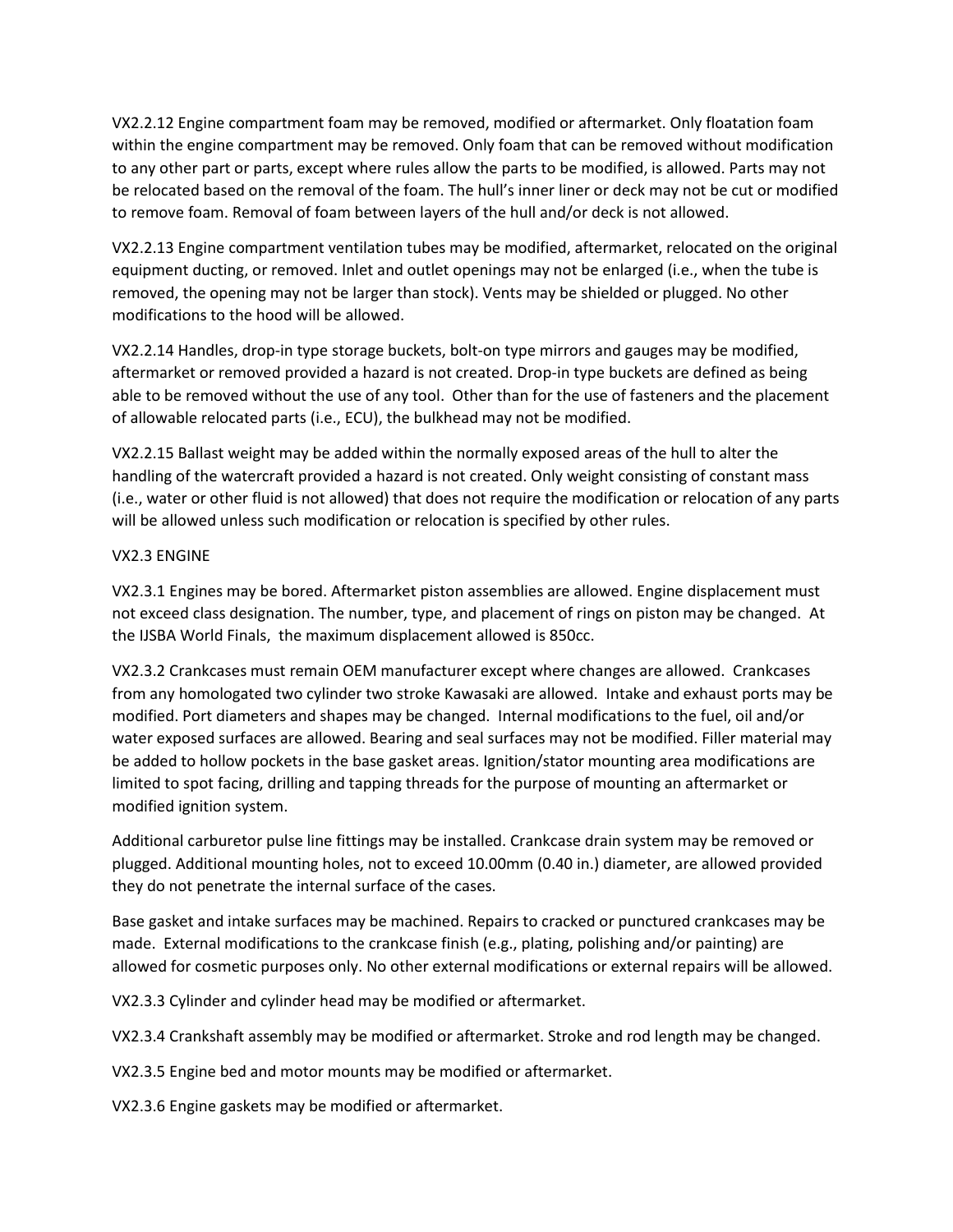VX2.3.7 Exhaust system (i.e., manifold, head pipe, expansion chamber, waterbox, muffler(s), etc.) may be modified or aftermarket. Through-hull exhaust may be modified or aftermarket, providing a hazard is not created. Exit location of the exhaust gases may be relocated to the transom below the bond flange. No tuned portion of the exhaust system shall protrude outside the hull.

VX2.3.8 Cooling system may be modified or aftermarket. Aftermarket cooling lines and water bypass systems may be used. Bypass fittings may be modified, aftermarket and/or relocated but must be directed downward and/or rearward so as not to create a hazard for other riders. Any valves used within the entire cooling system must be of the fixed type or automatic (e.g., thermostats, pressure regulators, solenoids, etc.). Manually controlled devices (by any means of actuation) that alter the flow of cooling water during operation are not allowed. Cooling system flush kits are allowed.

VX2.3.9 Replacement starter motor and bendix may be used.

VX2.3.10 Oil-injection system may be disconnected or removed.

VX2.3.11 Replacement of general maintenance parts (e.g., spark plugs, spark plug wires, spark plug caps, wiring, water hoses, fuel lines, clamps and fasteners) shall not be restricted to original equipment. Stripped threads can be repaired.

# VX2.4 AIR/FUEL DELIVERY

VX2.4.1 Carburetor(s) may be modified or aftermarket provided they do not vent or spill fuel at any attitude with or without the engine running. The number of venturis cannot exceed the number of cylinders. No slide-type carburetors. Aftermarket primer may be used. Intake manifold assembly may be modified or aftermarket. Aftermarket crankcase pressure operated fuel pumps may be used. Fuel fillers may be relocated internally.

VX2.4.2 Modified or aftermarket vapor/air separators must not exceed 2 in. x 6 in., and must have a return line to the fuel tank open at all times. Additional fuel reservoirs may not be used. Aftermarket or modified electric fuel pumps, not exceeding 4 psi, may be used. When the engine is shut off or stops, the fuel pump must automatically stop. No manually operated on/off-type fuel pumps are allowed.

VX2.4.3 Aftermarket fuel-injection systems are allowed provided the following regulations are adhered to: High-pressure fuel hose meeting SAE J30R9 must be used; A.N. threaded-type fittings or equivalent and non-removable, crimped-type clamps must be used on the high-pressure portion of the system (i.e., hose clamps, tie wraps, etc. are not allowed); only metal-type fuel filters may be used on the high pressure portion of the system; all other in-line filters must be installed on the low-pressure portion of the system. When the engine is shut off or stops, the fuel pump must automatically stop. No manually operated on/off-type fuel pumps are allowed.

VX2.4.4 The entire fuel system is a closed system. The watercraft must not vent or spill fuel at any attitude with or without the engine running. The fuel tank shall not be restricted to the original equipment, as supplied by the manufacturer, so long as the replacement is an unmodified tank from another homologated PWC and the tank fits securely in the watercraft without causing a hazard. Original equipment fuel filler and relief valve must be used and cannot be modified. The fuel pickup, fuel filter and fuel petcock may be removed and/or aftermarket parts may be used. Additional fuel filters